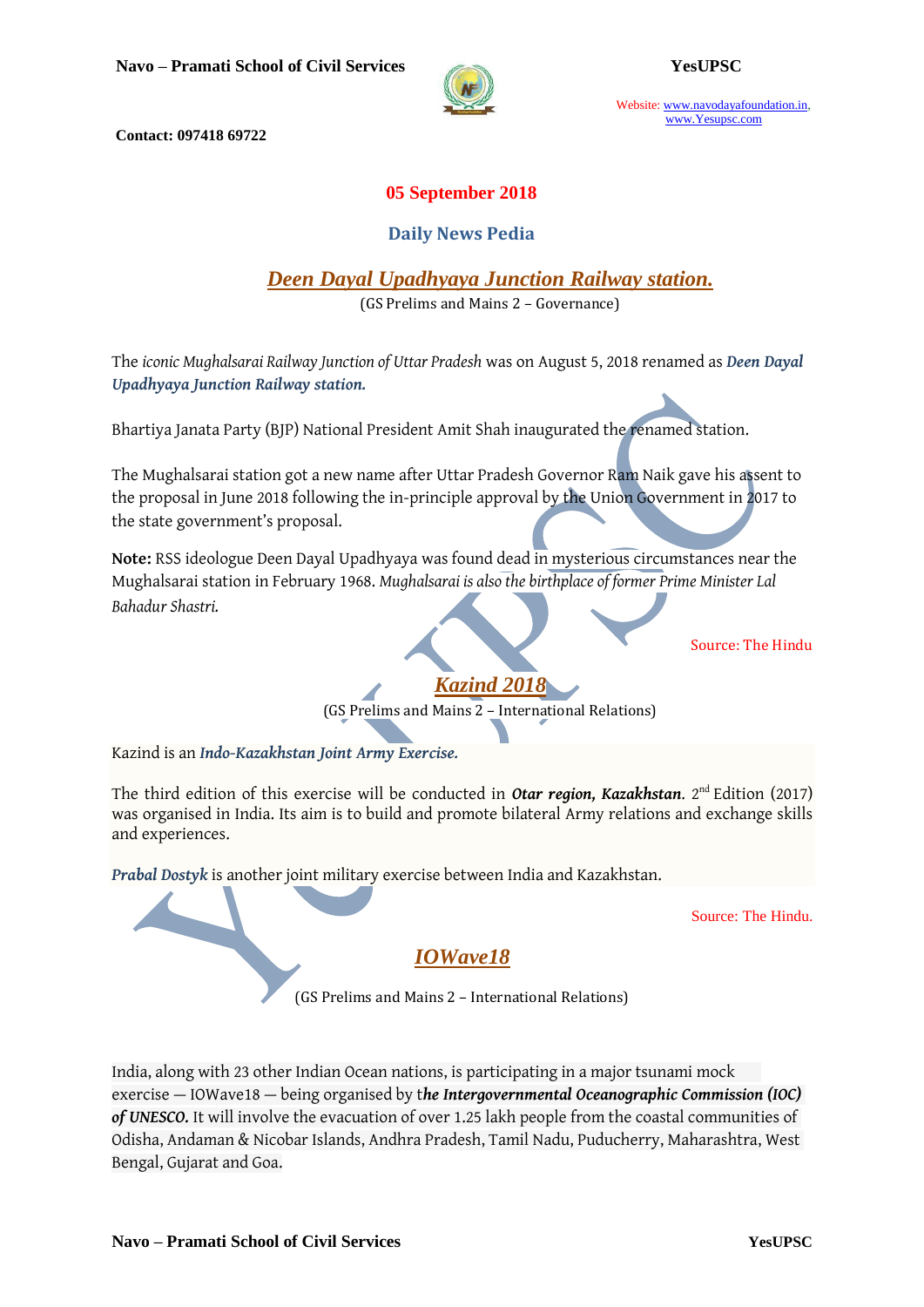NDRF battalions, Indian Navy, Indian Coast Guards, Army, and critical installations like nuclear power plants, port and harbours are also participating in the exercise,

The aim of the exercise is to increase tsunami preparedness, evaluate response capabilities in each state and improve coordination throughout the region.

### *IOC has coordinated setting up of Indian Ocean Tsunami Warning and Mitigation System (IOTWMS).*

Source: The Hindu.

# *Japan's – mini 'space elevator'*

(GS Prelims and Mains 3 – Science and Technology)

A Japanese team has developed a space elevator and will conduct a first trial this month, blasting off a miniature version on satellites to test the technology.

The test equipment, produced by researchers at Shizuoka University will hitch a ride on an H-2B rocket being launched by Japan's space agency.

The test involves a miniature elevator stand-in a box just 6 cm long, 3 cm wide, and 3 cm high.

If all goes well, it will provide proof of concept by moving along a 10-metre cable suspended in space between two mini satellites that will keep it taut.

The mini-elevator will travel along the cable from a container in one of the satellites.

Source: The Hindu.

# *South Asian Women Development Forum (SAWDF)*

(GS Prelims and Mains 2 – International Relations)

International Women Entrepreneurs Summit 2018 was held in Kathmandu, capital of Nepal from September 3 to 5, 2018. The summit was inaugurated by Vice President of Nepal Nanda Bahadur Pun. The theme of 3-day summit was **"***Equality begins with Economic Empowerment***".** It was organised by the South Asian Women Development Forum

#### *SAWDF is an autonomous, non-profit organization based in Kathmandu, Nepal.*

It was granted the status of SAARC Recognized Body by 36th Session of SAARC Council Ministers at 18th SAARC Summit held in Kathmandu in 2014. It is first SAARC Recognized Body organisation working on women entrepreneur's issues.

It represents national women entrepreneurs' associations or organizations, institutions working towards economic issues of women entrepreneurs in SAARC Region. Its membership is based on organizations with extensive work around women's entrepreneurship.

Source: The Hindu.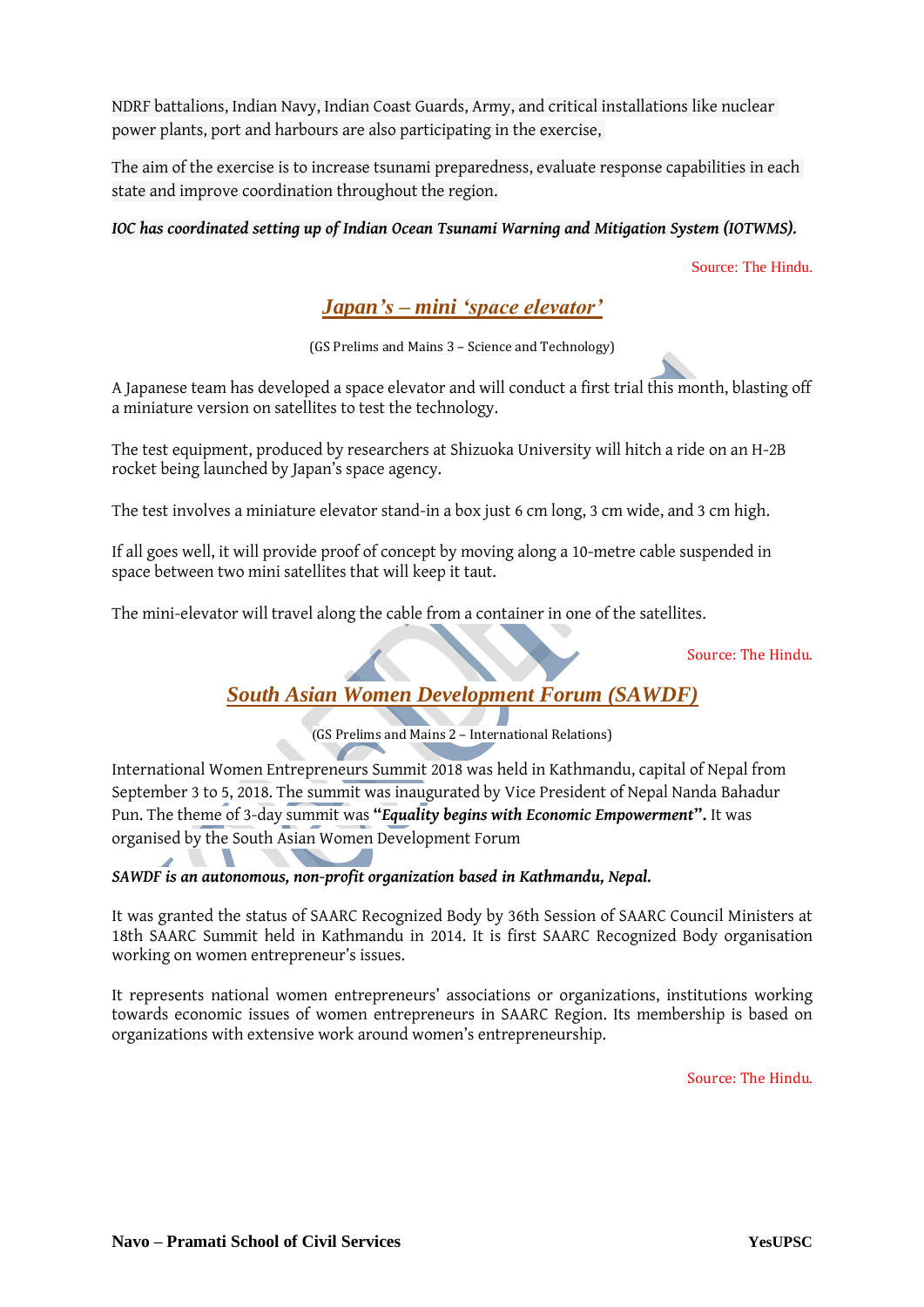# *EDITORIAL*

To Read

# *No construction sans solid waste management policy*

### **SC imposes costs on errant States, UT**

The [Supreme Court](https://www.thehindu.com/tag/Supreme_Court/?utm=bodytag) said it was "pathetic" that some States and Union Territories had not bothered to frame a solid waste management policy. The court ordered that further construction activities be stopped in some States and Union Territories that remained unmindful of the interests of their people to live in a clean environment. "In case the States have the interest of the people in mind and cleanliness and sanitation, they should frame a Policy in terms of the Solid Waste Management Rules so that the States remain clean. The attitude of the States/Union Territories in not yet framing a Policy even after two years is pathetic, to say the least. Further constructions in the States/Union Territories are stayed until the policy is framed," the Supreme Court observed in its order on August 31.

The court scheduled the case for further hearing on October 9. It is hearing the case suo motu since the death of a seven-year-old boy due to dengue in Delhi in 2015.

Justice Lokur had condemned the attitude of the authorities at one point, saying "if they want the people to live in dirt, filth and garbage, what can be done then."

During the earlier hearing on July 10, some States did not attend court.

Hence, the Bench imposed  $\Box$ 1 lakh each on the defaulting States and UTs whose lawyers were present in court. These included Bihar, Chhattisgarh, Goa, Himachal Pradesh, Jammu and Kashmir, Karnataka, Kerala, Meghalaya, Punjab, West Bengal, Lakshadweep and Puducherry. For the remaining States/Union Territories, who were either not present or not represented by lawyers, the burden of costs went up to  $\square$ 2 lakh.

"The tragedy is that more than two-third of the States / Union Territories in the country have neither bothered to comply with the orders passed by the Court nor bothered to comply with the directions given by the Ministry of Environment and Forests, Government of India," the Supreme Court had observed then, calling it a "shocking state of affairs".

Source: The Hindu.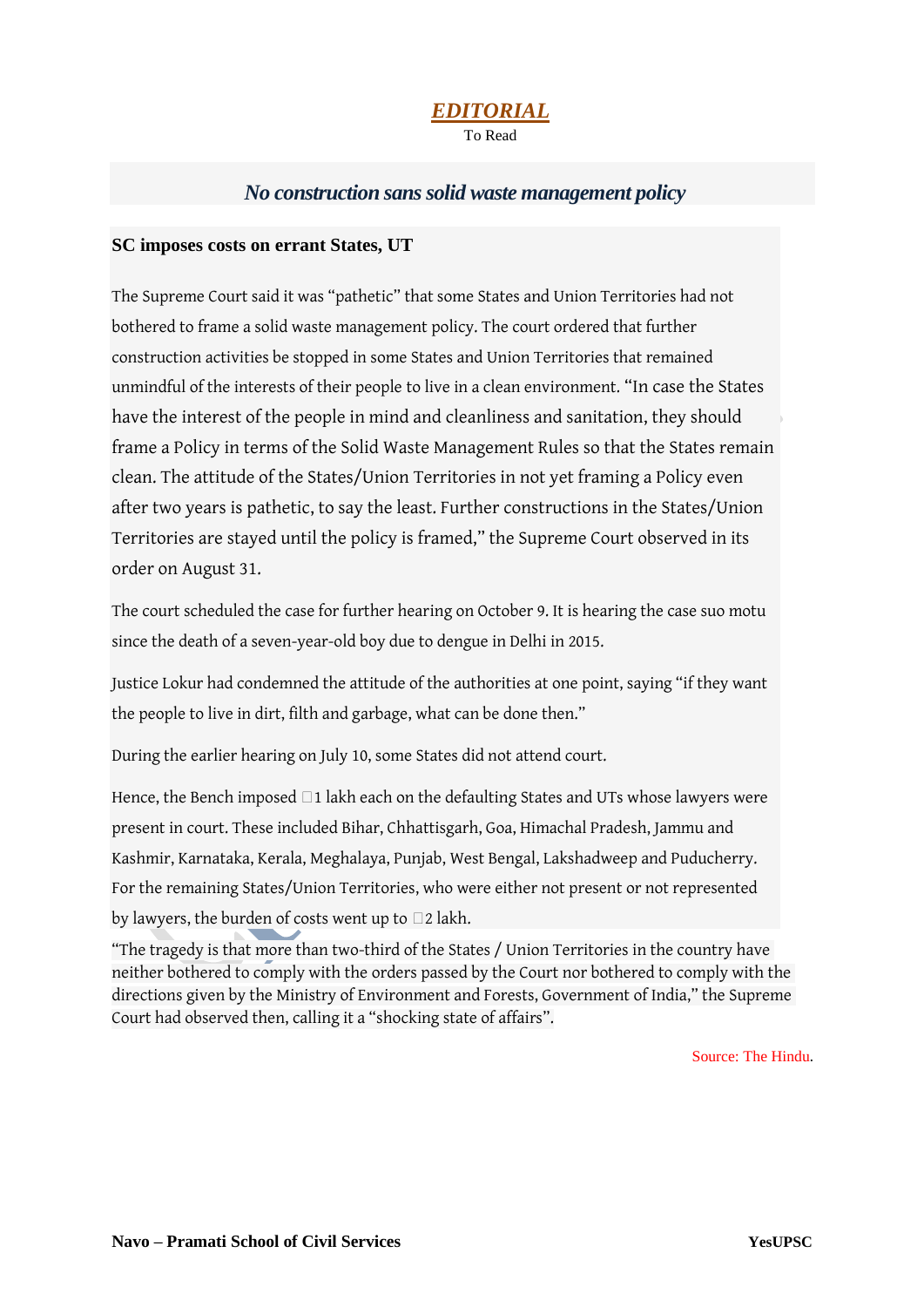# *MAINS QUESTION*

### **Q: Discuss what are all current Issues and Challenges in India's waste Management system?**

# *PRELIMS QUESTIONS*

### *1. Choose the right statement given below*

- a. Exercise Kazind is an Indo-Kazakhstan Joint Aerial Exercise.
- b. Exercise Prabal Dostyk is an Indo-Kazakhstan Joint Naval Exercise.
- c. Both a and b.
- d. Neither a and b.

#### **Answer: D**

Explanation:

The third edition of Kazind exercise will be conducted in Otar region, Kazakhstan. 2<sup>nd</sup> Edition (2017) was organised in India. Its aim is to build and promote bilateral Army relations and exchange skills and experiences.

Prabal Dostyk is another joint military exercise between India and Kazakhstan.

#### *2. Select the not correct statement to South Asia Women Development Forum*

- a. It is an autonomous, non profit organization based in Kathmandu, Nepal.
- b. International Women Entrepreneurs Summit 2018 was conducted by it.
- c. Both a and b.
- d. None of the above.

#### **Answer: D**

Explanation:

SAWDF is an autonomous, non-profit organization based in Kathmandu, Nepal.

It was granted the status of SAARC Recognized Body by 36th Session of SAARC Council Ministers at 18th SAARC Summit held in Kathmandu in 2014. It is first SAARC Recognized Body organisation working on women entrepreneur's issues.

#### *3. Mini Space Elevator developed by*

- a. Japan
- b. USA.
- c. Germany.
- d. Russia.

#### **Answer: A**

Explanation: A Japanese team has developed a space elevator and will conduct a first trial this month, blasting off a miniature version on satellites to test the technology.

The test equipment, produced by researchers at Shizuoka University will hitch a ride on an H-2B rocket being launched by Japan's space agency.